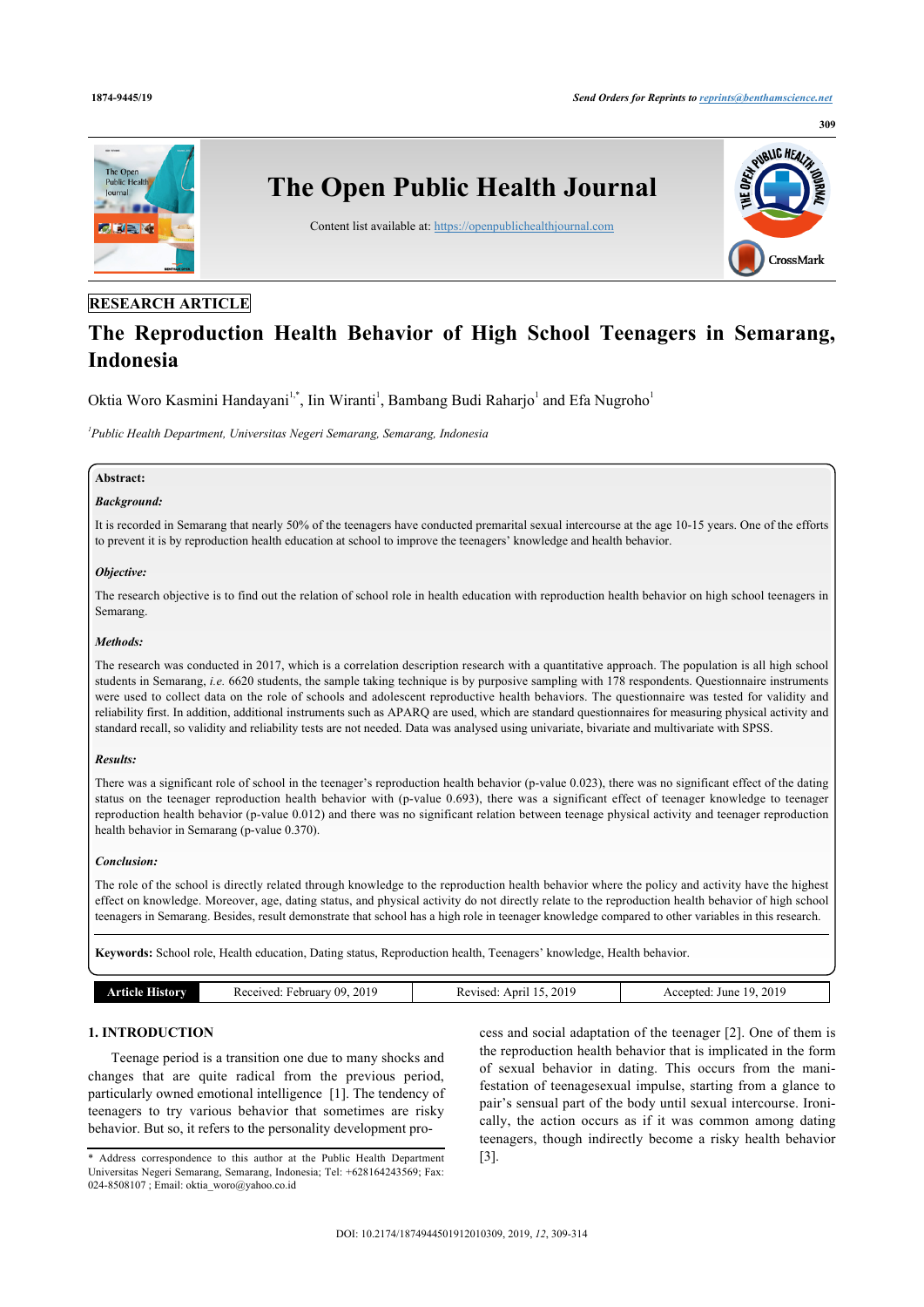Teenagers think that dating could elevate their pride. Unfortunately, often the dating behavior gives a negative effect, such as premarital sex, that can form a sexual experience. Where someone that has had an attitude toward sexuality (sexual attitude), will potentially do non-marriage sexual intercourse[[4](#page-4-3)]. Besides, teenagers require positive activity to develop creativity and imagination due to high curiosity. Yet if the teenagers are unable to manage this condition well, then they will likely waste their time for less benefit activity like hanging around and dating. As researched by Gambit, the inability of a teenager to manage sexual impulse leads to deviation behavior[[5](#page-4-4)].

This condition requires specific attention from many parties since teenage risky behavior usually leads to fatal consequences, thus causing various problems, such as unreadiness to face marital conflict or abortion, health disorder, venereal disease, even mortality caused by the reproductive organs that have not matured [\[6](#page-4-5)]. As recorded in the data of National Family Plan Coordination Board (Badan Koordinasi Keluarga Berencana Nasional/BKKBN), around 23% of high school teenagers in Indonesia convicted that they have done sexual intercourse and 20% of them committed abortion [\[7\]](#page-4-6). While 45 AIDS cases were found among high school and university students [[8](#page-4-7)].

Based on the cases, an effort is required to raise awareness among teenagers to behave healthily through motivation or self-will and the implementation in daily life. The international agreement of Cairo in 1994 (The Cairo Consensus) regarding health states that reproduction health education needs to be given since adolescence, whether by the family or school curriculum [[9\]](#page-4-8). Education institute holds an important role in encouraging healthy life behavior among teenagers. Since through formal education or school, it is expected that the teenagers obtain a science-based knowledge thus bringing out a correct understanding [\[10](#page-4-9)].

School is a strategic reproduction health education target, considering that >50% of Indonesian population is students; the future generation. At school, there are curriculum policy, facility and infrastructure and competence resources for reproduction health education. Besides, the students encounter multi-community life so it is expected that by health reproduction behavior, a student is able to become the role model in the various community, like family, neighborhood or peers[[11\]](#page-4-10). Since in school, there are curriculum policy, facility, and infrastructure, as well as competence resources on reproduction health education teaching [\[12](#page-4-11)]. So the student can get proper information through positive activity from the school and would be able to develop a reproduction health knowledge so that can be preserved [\[13](#page-4-12)].

Sex education at school does not deliver in a particular subject but is integrated through health and sports class, Biology, Social Science, and Religion, though the proportion is not balanced [\[14](#page-4-13)]. The susceptibility of sex education currently given at school is that it insufficiently and incorrectly provides the understanding of the reproductive health and it could instead be a supporting factor in the increase of teenage sexual crime prevalence [[15\]](#page-5-0).

Based on the initial study and mini survey in Semarang District and Semarang City high school teenagers sexual behavior mini survey by Central Java PILAR PKBI, it has been observed that nearly 50% of them have committed premarital sexual intercourse with an average age on the first date being 10-15 years while 30% of them admitted that they have had sex with more than 1 person. As for the reproduction health education at school, it is only an extracurricular program. Some even mentioned that it only a glance talk that is unstructured and unscheduled.

Research on the involvement of schools in the provision of health education to improve adolescent reproductive health behavior is a new approach that is being developed by the government in collaboration with higher education institutions.

The objective of this research is to find out "How is School Role, Dating status, Physical Activity and Reproduction Health Behavior on High School Teenagers in Semarang".

#### **2. MATERIALS AND METHODS**

Ecological models recognize multiple levels of influence on health behaviors, including intrapersonal/individual factors, which influence behaviors such as knowledge, attitudes, beliefs, and personality. Interpersonal factors, such as interactions with other people, which can provide social support or create barriers to interpersonal growth that promotes healthy behavior. Institutional and organizational factors, including the rules, regulations, policies, and informal structures that constrain or promote healthy behaviors. Community factors, such as formal or informal social norms that exist among individuals, groups, or organizations, can limit or enhance healthy behaviors. Public policy factors, including local, state, and federal policies and laws that regulate or support health actions and practices for disease prevention including early detection, control, and management [[16,](#page-5-1) [17](#page-5-2)].

This research is a descriptive-correlative with a quantitative approach. The population includes all the high school students in Semarang which are 6220 students. Samples are obtained using calculations from Solvin, which included 178 respondents. Sample collection technique by purposive sampling with inclusion criteria is as follows:

- The school agrees to cooperate in this research.
- It is a general school without particular specification.
- The school has a health education program.
- The school has been accredited.
- The students agree to be the respondents.
- The students are in XII grade.  $\bullet$

Questionnaire instruments were used to collect data on the role of schools and adolescent reproductive health behaviors. The questionnaire was tested for validity and reliability first. In addition, additional instruments such as APARQ (*The Adolescent Physical Activity and Recall Questionnaire)* were used, APARQ were standard questionnaires for measuring physical activity and standard recall, so validity and reliability tests are not needed. The instrument filling by respondents is conducted with accompaniment.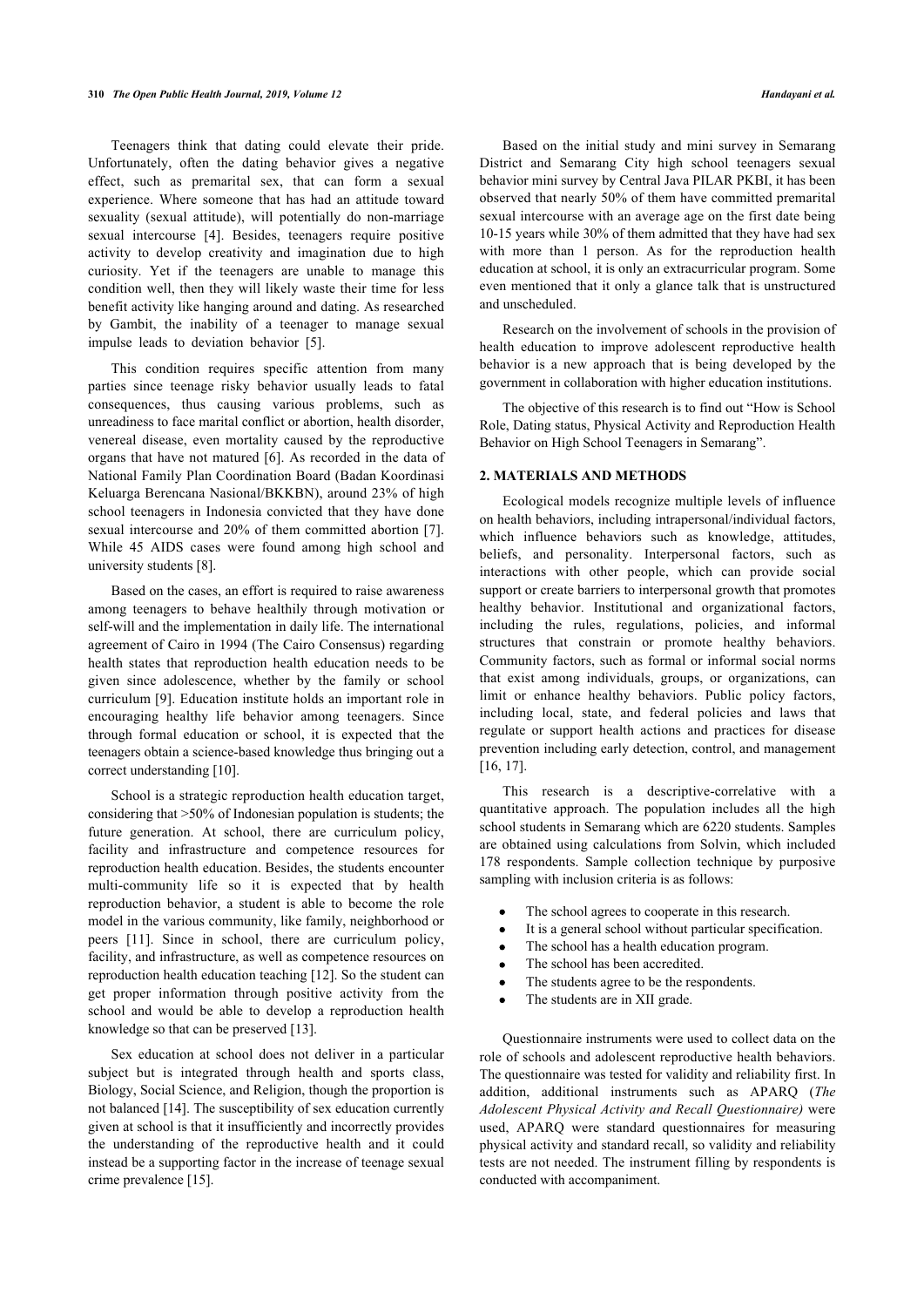The validity technique used in this study is the Product Moment Correlation technique proposed by Pearson. From the test, the results show that all questions in the questionnaire are valid. Instrument reliability testing using Cronbach Alpha formula because of the instrument of this research is in the form of questionnaires and multilevel scale. The value obtained is 0.981 so the questionnaire instrument was reliable.

Test the normality of the data using Shapiro Wilk with the value of the test result was 0.71. Then, obtained data were processed by using bivariate analysis with chi-square and multivariate analysis by logistic regression analysis with SPSS program.

<span id="page-2-1"></span>A primary asset of error statistical methods is their contributions to designing, collecting, modeling, and learning from data. The severe testing view provides the much-needed link between a test's error probabilities and what's required for a warranted inference in the case at hand [[18\]](#page-5-3).

## **3. RESULTS**

From Table **[1,](#page-2-0)** it was known that the demographic characteristics of the respondents were as follows: Most respondents were 18 years old (75.28%), and more respondents were female (58.98%), many respondent's fathers had a higher education level (62.36%), while the majority of respondent's mother education were middle education (55.62%), respondents mostly live in urban areas (64.6%), while the highest family economic status is in the third quartile (45.5%).

Research result regarding school role on the reproduction health behavior of Semarang high school teenager after data process is as follows: 93.9% respondents (167 persons) stating the school role in high school health education is supporting, 105 persons (68%) stated that they do not date while 118 respondents (66.3%) have good knowledge, 137 respondents (23%) stated that they do not have active physical activity and 120 respondents (67.4%) stated that they have fair reproduction health behavior.

#### <span id="page-2-0"></span>**Table 1. Demographic characteristics of respondents.**

<span id="page-2-2"></span>

| <b>Variable</b>                                                                                           | Frequency (f)   |
|-----------------------------------------------------------------------------------------------------------|-----------------|
| Age<br>17 years<br>18 years<br>19 years                                                                   | 32<br>134<br>12 |
| <b>Sex</b><br>Male<br>Female                                                                              | 73<br>105       |
| <b>Father's education</b><br><b>Basic education</b><br><b>Middle education</b><br><b>Higher education</b> | 2<br>65<br>111  |
| <b>Mother's education</b><br><b>Basic education</b><br><b>Middle education</b><br><b>Higher education</b> | 5<br>99<br>74   |
| <b>Residence</b><br>Urban<br>Rural                                                                        | 115<br>63       |

|--|

Source: Primary data, December 2017

Based on Table **[2](#page-2-1)**, the result of meaning level with p-value (0.05) obtained that there is a significant effect of the role of school on the teenager's reproduction health behavior with pvalue  $0.023 \le 0.05$ , there is no significant effect of dating status

**Table 2. Bivariate analysis of school role in health education, dating status, knowledge and physical activity to teenager health reproduction behavior.**

| <b>Health Reproduction Behavior</b>                                                                                                                                                                                                                                                                                                                                                                                                       | Good<br>(%)  | Fair<br>(%)  | P value |
|-------------------------------------------------------------------------------------------------------------------------------------------------------------------------------------------------------------------------------------------------------------------------------------------------------------------------------------------------------------------------------------------------------------------------------------------|--------------|--------------|---------|
| <b>Dating Status</b><br>Dating<br>Not dating                                                                                                                                                                                                                                                                                                                                                                                              | 70.8<br>66.8 | 31,2<br>34.2 | 0.693   |
| <b>School Role</b>                                                                                                                                                                                                                                                                                                                                                                                                                        |              |              |         |
| <b>Support</b><br>Not support                                                                                                                                                                                                                                                                                                                                                                                                             | 69.5<br>36.4 | 30.5<br>63.6 | 0.023   |
| Knowledge                                                                                                                                                                                                                                                                                                                                                                                                                                 |              |              |         |
| Poor<br>Well                                                                                                                                                                                                                                                                                                                                                                                                                              | 45<br>55     | 26.3<br>45   | 0.012   |
| <b>Physical Activity</b>                                                                                                                                                                                                                                                                                                                                                                                                                  |              |              |         |
| Active<br><b>Not active</b><br>$\sim$<br>$\sim$ $\sim$<br>$\mathbb{R}$ $\mathbb{R}$ $\mathbb{R}$ $\mathbb{R}$ $\mathbb{R}$ $\mathbb{R}$ $\mathbb{R}$ $\mathbb{R}$ $\mathbb{R}$ $\mathbb{R}$ $\mathbb{R}$ $\mathbb{R}$ $\mathbb{R}$ $\mathbb{R}$ $\mathbb{R}$ $\mathbb{R}$ $\mathbb{R}$ $\mathbb{R}$ $\mathbb{R}$ $\mathbb{R}$ $\mathbb{R}$ $\mathbb{R}$ $\mathbb{R}$ $\mathbb{R}$ $\mathbb{$<br>$\bullet \bullet \bullet \bullet \bullet$ | 73.2<br>65.7 | 26.8<br>34.3 | 0.370   |

Source: Primary Data, December 2017

on teenager reproduction health behavior with p-value  $0.693$  > 0.05, there is a significant effect of teenager knowledge on teenager reproduction health behavior with p-value 0.012<0.05 and there is no significant relation between teenage physical activity and teenager reproduction health behavior in Semarang with p-value  $0.370 > 0.05$ .

Based on Table **[3](#page-2-2)**, the variable outcome started from the highest p-value. From the result, it can be seen that dating status variable and physical activity have the highest p-value (0.693 and 0.370), thus the next phase excludes them. The result of the model without dating status and physical activity is shown in Table **[4](#page-3-0)**.

Based on Table **[4](#page-3-0)**, the knowledge variable has a lower pvalue. To find out which factor is the most related to reproduction health behavior can be seen from the highest OR (Exp(B)). OR value of school role in the health education is 4.102 and OR value of knowledge is 2.328. Therefore, it can be

concluded that school role in health education is the most related factor with high school teenager reproduction health behavior in Semarang.

By then the hypothesis that can be formed in this research is there is an effect of school role on highschool teenager reproduction health behavior in Semarang. With variable that highly affects is the school role with OR 2.328.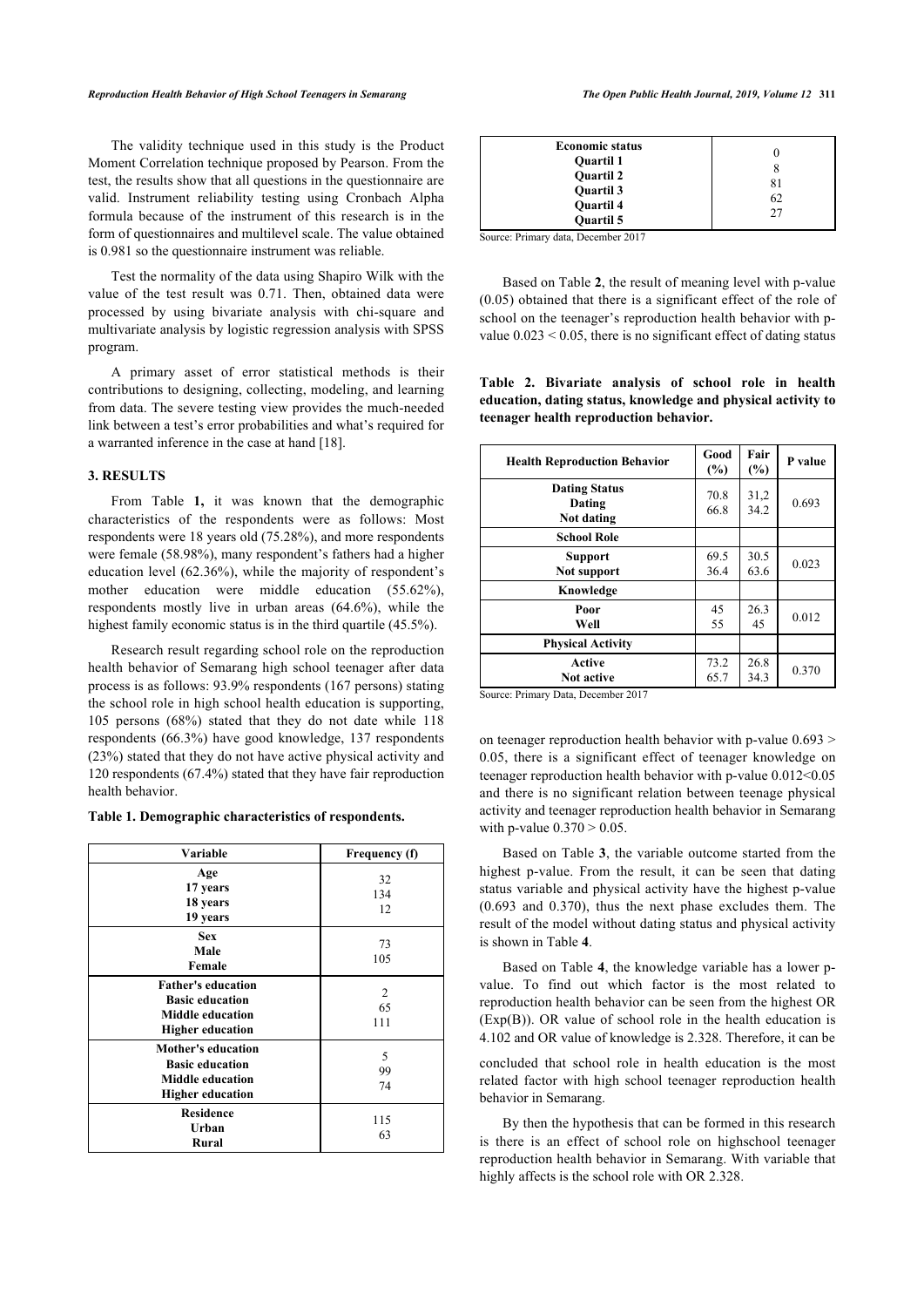**Table 3. First stage multivariate analysis on school role in health education, dating status, knowledge, and physical activity to high school teenager health reproduction behavior in semarang.**

| Variable                               | p     | OR    | 95% C.I      |
|----------------------------------------|-------|-------|--------------|
| <b>School Role in health education</b> | 0.023 | 3.980 | 1.116-14.200 |
| <b>Dating Status</b>                   | 0.693 | 0.880 | 0.466-1.661  |
| Knowledge                              | 0.012 | 2.296 | 1.195-4.413  |
| <b>Physical Activity</b>               | 0,370 | 1.424 | 0.656-3.094  |

Source: Primary data, December 2017

<span id="page-3-0"></span>**Table 4. Second stage multivariate analysis on school role in health education, dating status, knowledge, and physical activity to high school teenager health reproduction behavior in semarang.**

| Variable                               |       | ОR    | 95% C.I            |
|----------------------------------------|-------|-------|--------------------|
| <b>School role in Health Education</b> | 0.033 |       | 4.102 1.122-14.992 |
| Knowledge                              | 0.013 | 2.328 | 1.199-4.521        |

Source: Primary Data, December 2017

# **4. DISCUSSION**

# **4.1. School Role and Teenager Reproduction Health Behavior**

Based on the research result obtained, there is a significant effect of school role on high school teenager reproduction health behavior in Semarang with p-value 0.023< 0.05, where the school role variable is the most related to reproduction health behavior at school which has 2.238 ratios odd. As has been awarded that basically highschool teenager only get a glance of information related to the reproduction health through biology, religion, counseling guidance and health and sports education yet all are not sustainable or segmented and unstructured, therefore it generates a biassed understanding. Beside from high school curriculum, the high school students have been directed into the majors since the beginning of the class, while most of the information related to reproduction health is in the biology class. This condition does not support teenagers requirement of reproduction health information. The result of this research indicates the school's role in health education activity support (93.8%). Reproduction health education given at school needs to be improved through teacher's knowledge development so that activity supporting health education improvement for a student can be delivered as needed [\[19](#page-5-4)].

School's effort on improving student's knowledge regarding reproduction health has an important role through focus and clear communication, information and education (CIE)[[20\]](#page-5-5). Thus, a good reproduction health behavior is formed since "a know before do" is very important. Wherein the research of reproduction health behavior is indicated from dating behavior, dating place where teenager prefer to spend time with the pair alone on tourist site or friend's house indicating they expect no supervision from older family members. Therefore parent's role is highly important on the teenager's ability to socialize in accordance with the norms and values of the community [\[21](#page-5-6)].

One of the significant developments in the interdisciplinary field of judgment and decision making is the classification of environments as a function of (a) their capacity to enable people to learn from experience (kind environments vs. wicked environments) and (b) the consequences of having failed to understand and adapt to them (exacting environments vs. lenient environments)[[22\]](#page-5-7).

# **4.2. Dating Status to Teenager Reproduction Health Behavior**

Based on the research result, there is no effect of dating status on the reproduction health behavior with p-value 0.654>0.05. As explained previously, the role of sexual gonads is very high during the teenage either biologically or psychologically. In a phase where a will and interest in opposite-sex occurs, teenagers often form a relation called dating. Dating is interpreted as an agreement to love, trust and own each other and as if the couple is husband and wife [\[23](#page-5-8)].

The purpose of dating is that a person can learn to communicate heterosexually, build an emotional and physical relationship and develop individual maturity [[5\]](#page-4-4). In order to reach those, supporting and positive attitude are required. If the sexual impulse is too high, it will generate high conflict, and then the impulse is tended to be won with any reason as selfdefending. Thus, in the relationship or dating, self-commitment to the mean and purpose of the process is required, therefore they in a relationship are able to manage emotional development caused by gonads development, leading to improper reproduction health behavior. Due to the high curiosity of the teenagers for things experienced often, they ignore the risk of such behaviors [[24\]](#page-5-9).

Based on the above, it can be concluded that one's dating status is not sufficient to form an experience, since other factors including self-control of consequences from gonadal gland development to reproduction health behavior, like good knowledge as religious, parents, family and school role are also required.

#### **4.3. Knowledge to Teenager Reproduction Health Behavior**

Based on the obtained result, there is a relationship between knowledge and reproduction health behavior with pvalue  $0.012 > 0.05$ . Basically, knowledge is formed through experience and learning either directly or indirectly [[9](#page-4-8)]. There is a positive effect of student's knowledge on student's reproduction health behavior[[24](#page-5-9)]. It means knowledge can form an understanding that can be the base to one's behavior, therefore, it is expected that with good understanding comes good behavior.

# **4.4. Physical Activity to Teenager Reproduction Health Behavior**

Based on the result, there is no relation between physical activity and teenager reproduction health behavior indicated by p-value 0.532>0.05. The teenager sexual problem basically comes from organological development as a result of reproduction organs maturing often not realized by the teenager [[25](#page-5-10)]. On the other side, the change of community life from traditional to modern causes norms shifting and finally affect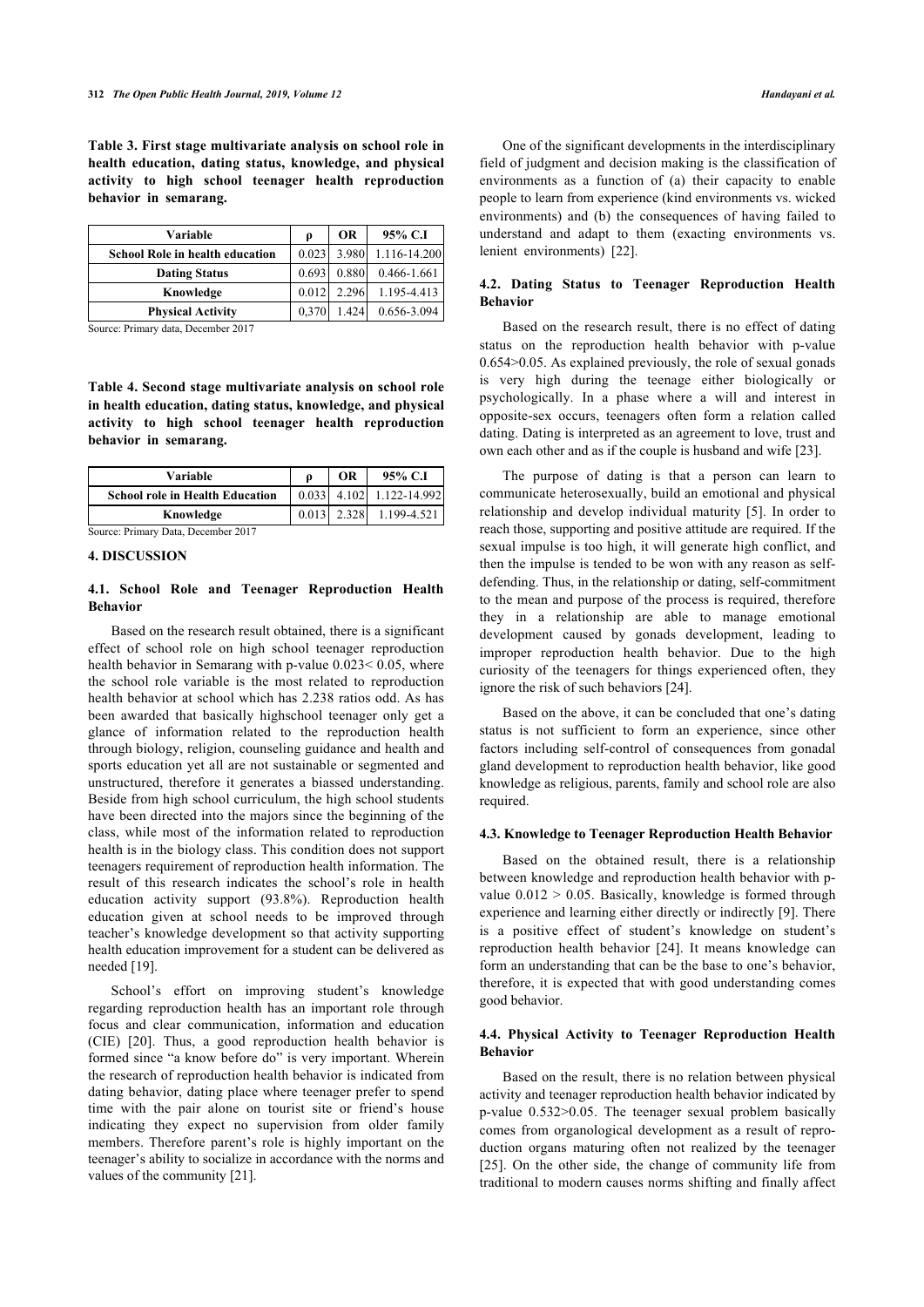the teenager's sexual behavior. Psychologically, the changes occurred in the teenager are the occurrence of sexual impulseand attraction to the opposite sex. Those feelings are not separated from the effect of the sex hormone, testosterone. The sexual impulse is emerged automatically along with the physical growth [[26\]](#page-5-11).

Along with the increase in sexual impulse, the requirement is being fulfilled through dating behavior that they consider as self-actualization in the social converse of the phase.

The teenager with the peer will cause changes in the teenager's activity[[27\]](#page-5-12). If the activities are performed regularly, those will form a pattern that can be observed as how the teenager allocate the time for 24 hours of daily life, to do a kind of regular activity and its frequency. Physical activity gives significant effect to mood conditions and feeling as well as decreasing anxiety, stress and depression as a result of change and development inside a teenager at the time of adolescence, which requires proper management[[28](#page-5-13)]. The more active someone is physically, the more energy is required. Therefore, the sexual impulse of the teenager can be directed to positive activity.

Physical activity done regularly will form a daily routine thus indirectly affecting teenager knowledge which means that without being aware a teenager with heavy physical activity would be able to manage the sexual impulse though not having a good knowledge regarding reproductive health. Since the energy of the body can be actualized through high-intensity sports like running, swimming, badminton or other sport with similar intensity indirectly keeping the teenager off improper reproduction health behavior [[29\]](#page-5-14).

#### <span id="page-4-2"></span><span id="page-4-1"></span><span id="page-4-0"></span>**5. THE LIMITATIONS OF RESEARCH**

<span id="page-4-3"></span>The limitations of research on inclusion criteria in the selection of schools are quite large so that many schools cannot be used as research samples.

#### <span id="page-4-4"></span>**CONCLUSION**

<span id="page-4-7"></span><span id="page-4-6"></span><span id="page-4-5"></span>School plays a direct role in controlling reproduction health behavior through knowledge based on relevant policies and activities. On the other side, age, dating status and physical activity are not directly related to the reproduction health behavior of high school teenagers in Semarang. Besides, it has been observed that the school has a greater effect on the knowledge of the teenager knowledge compared to other variables in this research.

# <span id="page-4-9"></span><span id="page-4-8"></span>**ETHICS APPROVAL AND CONSENT TO PARTI-CIPATE**

<span id="page-4-10"></span>The study is approved by the Health Research Ethics Commission, Universitas Negeri Semarang with Ethical Clearance Letter Number 050/ KEPK/EC/2017.

# <span id="page-4-11"></span>**HUMAN AND ANIMAL RIGHTS**

<span id="page-4-13"></span><span id="page-4-12"></span>No animals/humans were used for studies that are the basis of this research.

#### **CONSENT FOR PUBLICATION**

Written informed consent was obtained from all the participants prior to publication.

### **AVAILABILITY OF DATA AND MATERIALS**

The data that support the findings of this study are available on request from the corresponding author.

# **FUNDING**

None.

#### **CONFLICT OF INTEREST**

The authors declare no conflict of interest, financial or otherwise.

## **ACKNOWLEDGEMENTS**

The researcher is supported by 1) Central Java Province Education and Cultural Office, 2) Headmasters and 3) Class XII students of State High School 6, State High School 7, State High School 8, Kesatrian 1 High School, Setiabudi High School and Ronggolawe Highschool in Semarang. Therefore, the researcher would like to express his gratitude and hope that this research would bring a mutual result for related stakeholders.

## **REFERENCES**

- [1] Soetjiningsih Tumbuh Kembang Remaja dan Permasalahannya Cetakan 2. Jakarta: Sagung Seto 2007.
- [2] Lestary H. Perilaku Berisiko Remaja Di Indonesia Menurut Survey Kesehatan Reproduksi Remaja Indonesia (SKRRI) Tahun 2007. Jurnal Kesehatan Reproduksi 2011; 1(3): 136-44.
- [3] Mayasari F. Perilaku Seksual Remaja Dalam Berpacaran Ditinjau Dari Harga Diri Berdasarkan Jenis Kelamin. Jurnal Psikologi 2006; pp. 120-7.
- [4] Suryoputro A. Faktor-Faktor Yang Mempengaruhi Perilaku Seksual Remaja Di Jawa Tengah: Implikasinya Terhadap Kebijakan Dan Layanan Kesehatan Seksual Dan Reproduksi. Makara 2006; 10(1): 29-40.
- [5] Gambit Pacaran Remaja dan Perilaku Seksualnya Buletin Embrio. 2000; 10.
- [6] Fadlyana Eddy. Pernikahan Usia Dini dan Permsalahannya Sari Pediatri 2009; 11(2)
- [7] Pakasi D. Antara Kebutuhan dan Tabu: Pendidikan Seksualitas dan Kesehatan Reproduksi bagi Remaja di SMA. Makara Seri Kesehatan 2013; 17(2): 79-87.
- [8] Dirjen P2PL Kemenkes RI Laporan Kasus HIV-AIDS di Indonesia Tahun 2011 Jakarta Kemenkes RI. 2011.
- [9] Nugroho E, Saluhiyah Z, Purnami CT, Kristawansari K. Counseling Model Development Based on Analysis of Unwanted Pregnancy Case in Teenagers. KEMAS: Jurnal Kesehatan Masyarakat 2017; 13(1): 137-44.

[\[http://dx.doi.org/10.15294/kemas.v13i1.9488](http://dx.doi.org/10.15294/kemas.v13i1.9488)]

- [10] Jo I, *et al.* Evaluating the health promoting school: A case study approach. Health Educ 100(5): 200-6.
- [11] Sydsjö G, Selling KE, Nyström K, Oscarsson C, Kjellberg S. Knowledge of reproduction in teenagers and young adults in Sweden. Eur J Contracept Reprod Health Care 2006; 11(2): 117-25. [\[http://dx.doi.org/10.1080/13625180600557589\]](http://dx.doi.org/10.1080/13625180600557589) [PMID: [16854686\]](http://www.ncbi.nlm.nih.gov/pubmed/16854686)
- [12] Rao RSP, Lena A, Nair NS, Kamath V, Kamath A. Effectiveness of reproductive health education among rural adolescent girls: A school based intervention study in Udupi Taluk, Karnataka. Indian J Med Sci 2008; 62(11): 439-43.

[\[http://dx.doi.org/10.4103/0019-5359.48455](http://dx.doi.org/10.4103/0019-5359.48455)] [PMID: [19265233\]](http://www.ncbi.nlm.nih.gov/pubmed/19265233)

- [13] Creating a Health Promoting School Tools for Effective School Health. First Ed. 2004.
- [14] Utomo I, McDonald P, Hull T. Improving reproductive health education in the indonesian national curriculum. Gender and